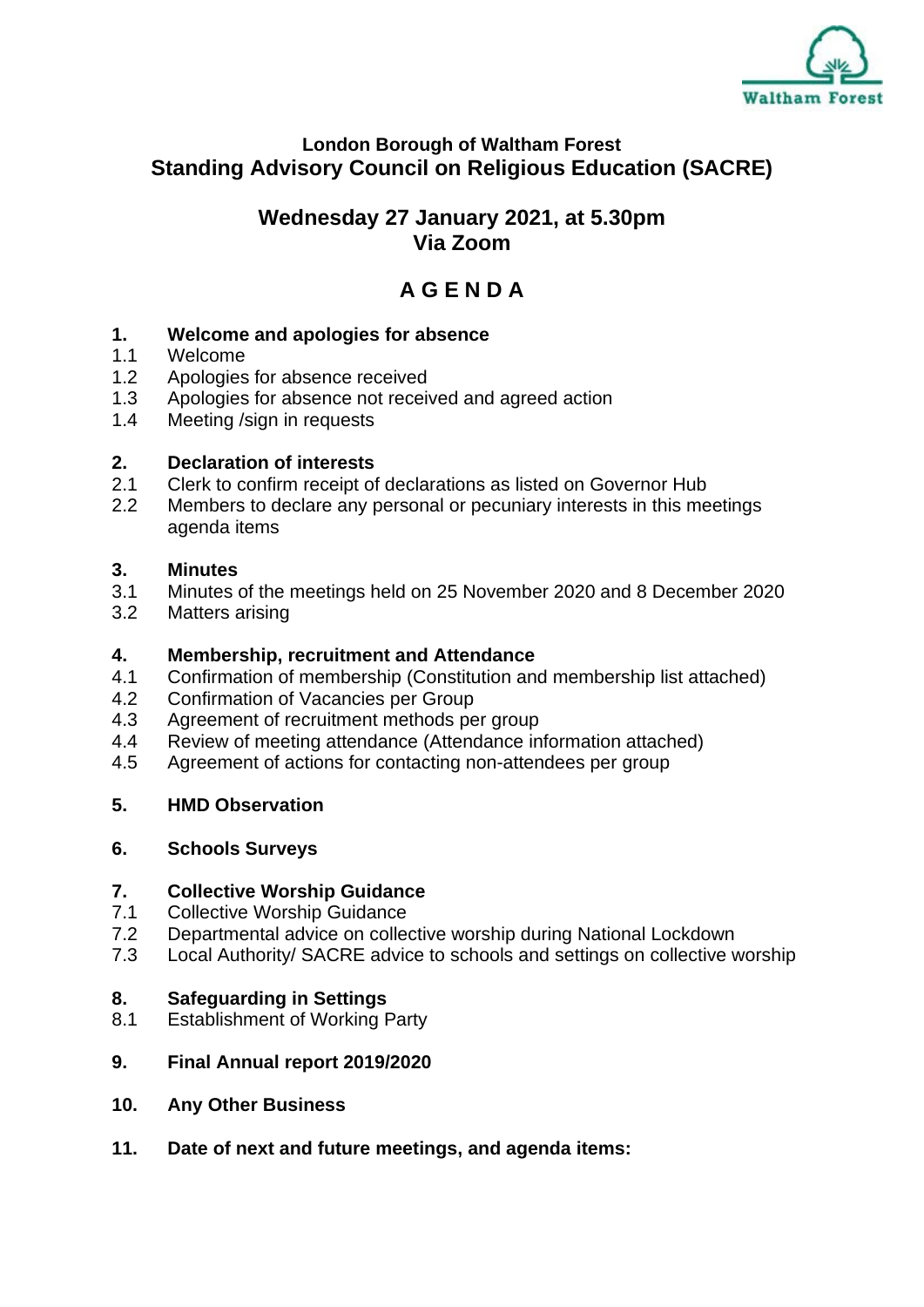

| Spring 2021           |        |          |                                                                                                                                                                                 |  |  |
|-----------------------|--------|----------|---------------------------------------------------------------------------------------------------------------------------------------------------------------------------------|--|--|
| Wednesday 24<br>March | 5.30pm | Room TBC | Safeguarding in Settings - WP<br>Report<br>Religion and World Views-<br>2018 report (for discussion)<br><b>Feedback from SACRE</b><br>attendance - London wide                  |  |  |
| Summer 2021           |        |          |                                                                                                                                                                                 |  |  |
| Wednesday 21 April    | 5.30pm | Room TBC | Safeguarding in Settings - WP<br>Report<br><b>Schools Survey results</b><br>Draft annual report produced<br>Recruitment process and<br>induction pack<br>Draft annual work plan |  |  |
| Wednesday 7 July      | 5.30pm | Room TBC | Safeguarding in Settings - WP<br>Report<br>Draft report approved<br>Annual work plan                                                                                            |  |  |

### 2020/2021 Meeting schedule

#### **2021/2022 Meeting schedule**

| Autumn 2021                                   |        |          |                                                                                                                                |  |  |
|-----------------------------------------------|--------|----------|--------------------------------------------------------------------------------------------------------------------------------|--|--|
| <b>SACRE AGM</b><br>Wednesday 29<br>September | 5.30   |          |                                                                                                                                |  |  |
| Wednesday 29<br>September                     | 6.30pm | Room TBC | Election of Chair and Vice<br>Chair<br>Safeguarding in Settings - WP<br>Report<br>Evaluation of work of SACRE<br>over the year |  |  |
| Wednesday 1<br>December                       | 5.30pm | Room TBC | Safeguarding in Settings - WP<br>Report<br>Data collection from schools<br>for 2020/21 report<br>Attainment data KS4 & 5       |  |  |
| Spring 2022                                   |        |          |                                                                                                                                |  |  |
| Wednesday 26<br>January                       | 5.30pm |          | (neighbourhoods scrutiny<br>committee meeting)<br>Safeguarding in Settings - WP<br>Report                                      |  |  |
| Wednesday 30<br>March                         | 5.30pm | Room TBC | Safeguarding in Settings - WP<br>Report                                                                                        |  |  |